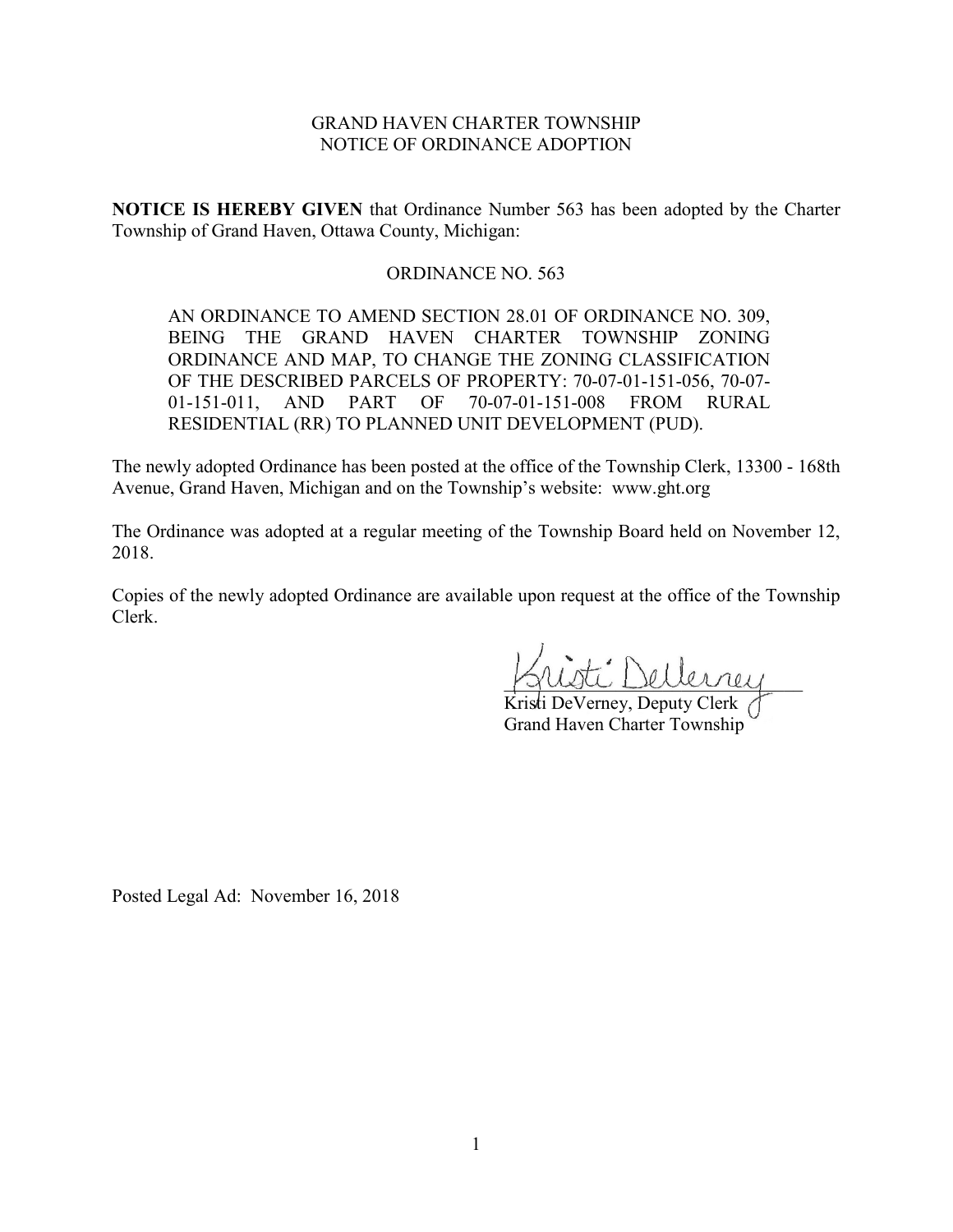## **ORDINANCE NO. 563**

### **ZONING MAP AMENDMENT ORDINANCE**

AN ORDINANCE TO AMEND CERTAIN PORTIONS OF THE ZONING ORDINANCE AND MAP OF GRAND HAVEN CHARTER TOWNSHIP, OTTAWA COUNTY, MICHIGAN FOR THE PURPOSE OF REZONING CERTAIN LANDS FROM THE RURAL RESIDENTIAL (RR) DISTRICT TO THE PLANNED UNIT DEVELOPMENT (PUD) DISTRICT.

GRAND HAVEN CHARTER TOWNSHIP, COUNTY OF OTTAWA, AND STATE OF MICHIGAN ORDAINS:

Section 1. Amendment. The Zoning Ordinance and Map of the Charter Township of Grand Haven, Ottawa County, Michigan, the map being incorporated by reference in the Zoning Ordinance for the Charter Township of Grand Haven pursuant to Chapter 3, shall be amended so that the following lands shall be rezoned from the Rural Residential District (RR) to the Planned Unit Development District (PUD). The lands are in the Charter Township of Grand Haven, Ottawa County, Michigan, and are described as follows:

PARCEL NUMBERS: 70-07-01-151-056, 70-07-01-151-011, AND PART OF 70- 07-01-151-008

PART OF LOTS 5 & 8, BLOCK 23, BORCK'S SUPERVISOR'S PLAT NO. 1 AS RECORDED IN LIBER 8 OF PLATS, PAGES 68-70, OTTAWA COUNTY RECORDS, GRAND HAVEN TOWNSHIP, OTTAWA COUNTY, MICHIGAN, DESCRIBED AS: COMMENCING AT THE SOUTHWEST COMER OF LOT 7 OF SAID PLAT; THENCE N00°00'00"E 412.75 FEET ALONG THE WEST LINE OF SAID BLOCK 23 TO THE POINT OF BEGINNING; THENCE CONTINUING N00°00'00"E 87.71 FEET ALONG SAID WEST LINE; THENCE S88°33'47"E 150.00 FEET PARALLEL WITH THE NORTH LINE OF SAID LOTS 5 & 8; THENCE N00°00'00"E 160.00 FEET; THENCE S88°33'47"E 984.32 FEET ALONG THE NORTH LINE OF SAID LOTS 5 & 8; THENCE S00°00'00"W 225 FEET, MORE OR LESS, TO THE WATERS EDGE OF MILLHOUSE BAYOU; THENCE SOUTHEASTERLY ALONG SAID WATERS EDGE 153 FEET, MORE OR LESS, TO A POINT THAT IS S00°00'00"W 229 FEET, MORE OR LESS, FROM THE NORTHEAST CORNER OF SAID LOT 5; THENCE S00°00'00"W 236 FEET, MORE OR LESS, ALONG THE EAST LINE OF SAID LOT 5 TO A POINT THAT IS S00°00'00"W 247.58 FEET AND S88°30'55"E 500.00 FEET AND THENCE N89°30'05"E 756.69 FEET FROM THE POINT OF BEGINNING; THENCE S89°30'05"W 756.69 FEET; THENCE N88°30'55"W 330.51 FEET ALONG THE SOUTH LINE OF SAID LOT 8; THENCE N00°07'11 "W 247.76 FEET ALONG THE EAST LINE OF THE WEST 200 FEET OF SAID LOT 8; THENCE N88°33'47"W 198.97 FEET ALONG THE SOUTH LINE OF THE NORTH 247.62 FEET OF SAID LOT 8 TO THE POINT OF BEGINNING. CONTAINS 11.9 ACRES, MORE OR LESS. SUBJECT TO EASEMENTS, RESTRICTIONS AND RIGHTS-OF-WAY OF RECORD.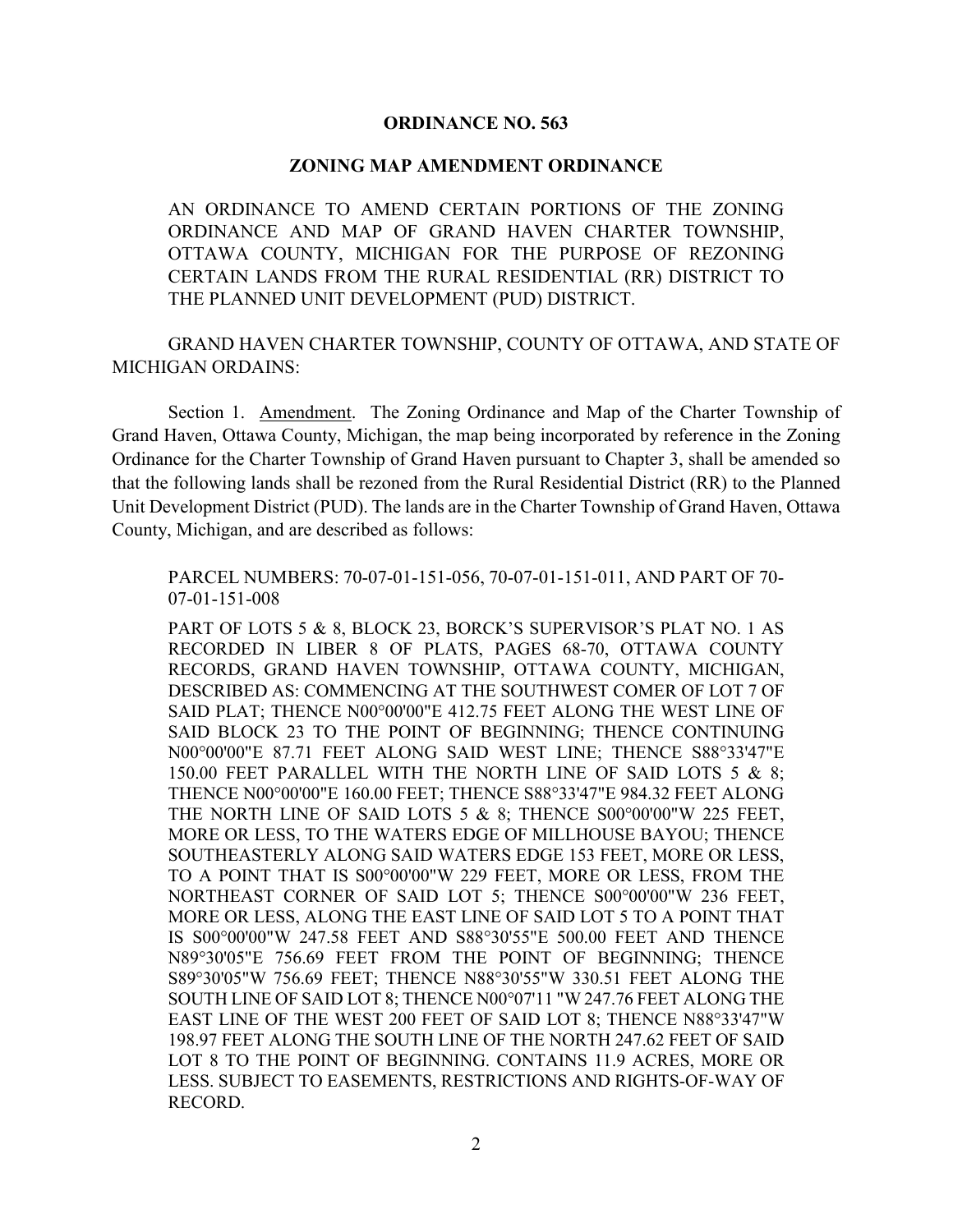Section 2. Effective Date. This amendment to the Grand Haven Charter Township Zoning Ordinance was approved and adopted by the Township Board of Grand Haven Charter Township, Ottawa County, Michigan on November 12, 2018, after a public hearing as required pursuant to Michigan Act 110 of 2006, as amended; after introduction and a first reading on October 22, 2018, and after posting and publication following such first reading as required by Michigan Act 359 of 1947, as amended. This Ordinance shall be effective on November 24, 2018, which date is the eighth day after publication of a Notice of Adoption and Posting of the Zoning Map Amendment Ordinance in the *Grand Haven Tribune*, as required by Section 401 of Act 110, as amended. However, this effective date shall be extended as necessary to comply with the requirements of Section 402 of Act 110, as amended.

 $\mathcal{L}_\text{max}$  , and the contribution of the contribution of the contribution of the contribution of the contribution of the contribution of the contribution of the contribution of the contribution of the contribution of t

Mark Reenders, Township Supervisor Laurie Larsen, Township Clerk